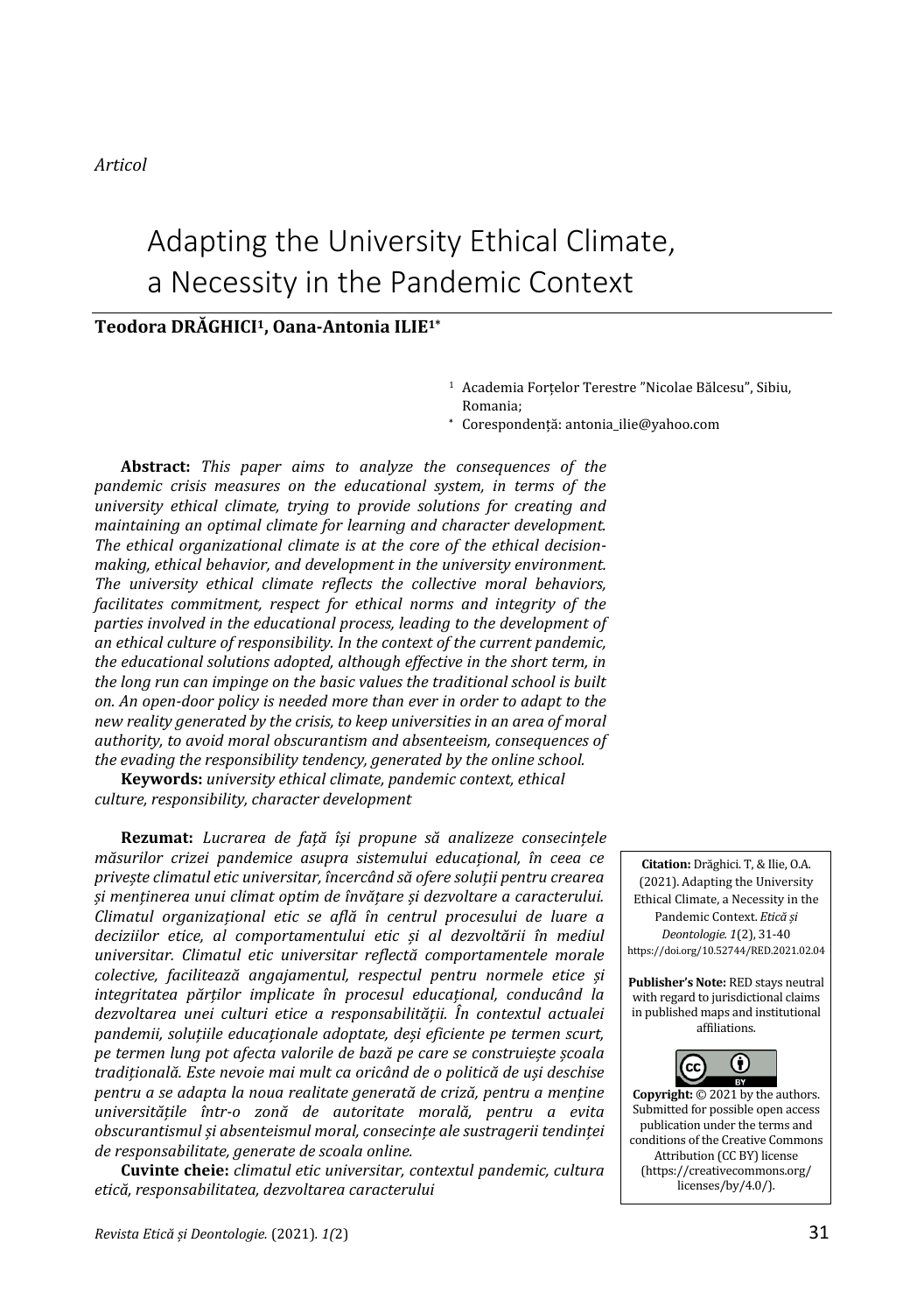



## **1. The ethical climate in universities. Theoretical framework**

*Ethics* generally include impartiality in the performance of duties and resistance to corruption. In the university environment, ethics implies, among other things, the same obligations on the part of all its members. A dictionary definition for "ethics, ethical" shows us that the usual meanings are: 1. S.Theoretical study of basic principles and concepts in any field of practical thinking and activity. 2. S. Set of rules in relation to which a human group regulates its behavior in order to distinguish what is legitimate and acceptable in achieving goals; moral. 3.Adj. Regarding ethics (1), ethics, based on ethics, according to ethics; moral. (DEX, 1998)

"*The field of ethics is the study of how we try to live our lives according to a standard of "right" or "wrong" behavior - in both how we think and behave toward others and how we would like them to think and behave toward us."* (Ghillyer, 2010).

*Integrity* is a path that is distinguished by the fact that it is fair and secure. Only by following this path of ethical integrity, do we not risk becoming the subjects of illicit deeds, by concretely engaging in various forms of legal liability. Same dictionary (DEX, 1998) define integrity as: s.1. Learning to be honest; honesty, probity; incorruptibility.2. The property of being or remaining intact, whole .

*Values* are used to develop rules that are socially applied within an organization. Integrity, responsibility and trust are examples of such fundamental values (Ferrell et al., 2011). An ethical culture is rooted in an organization's value system. (Grojean, Resick, Dickson, & Smith, 2004).

*Ethical behaviors* in an organization are reflected in a wide range of conducts and attitudes including mutual respect, loyalty to the goals and values of the organization, a sense of duty, discipline, punctuality and importance given to moral standards, communication, socialization and organizational performance.

The *moral norm* represents the duty of every free conscience, which imposes on man to wish, through everything he does or thinks, to be human at the highest level of his possibilities (Mihăilescu, 2019). The specific role of moral norms is the optimization of the human condition and through it, a maximum of socialization.

*Climate* refers to the atmosphere, mood or feeling, predominant in an organization. We define the ethical climate as the shared perception of norms, values, and practices regarding appropriate ethical behavior by the employees of an organization, influencing their decision making and behavioral response to ethical dilemmas. The *organizational climate* expresses the perceptions shared by employees that reflect the way they perceive and describe the organizational culture: "*Climate is often regarded as the way things are around here"* (Vardi, 2001).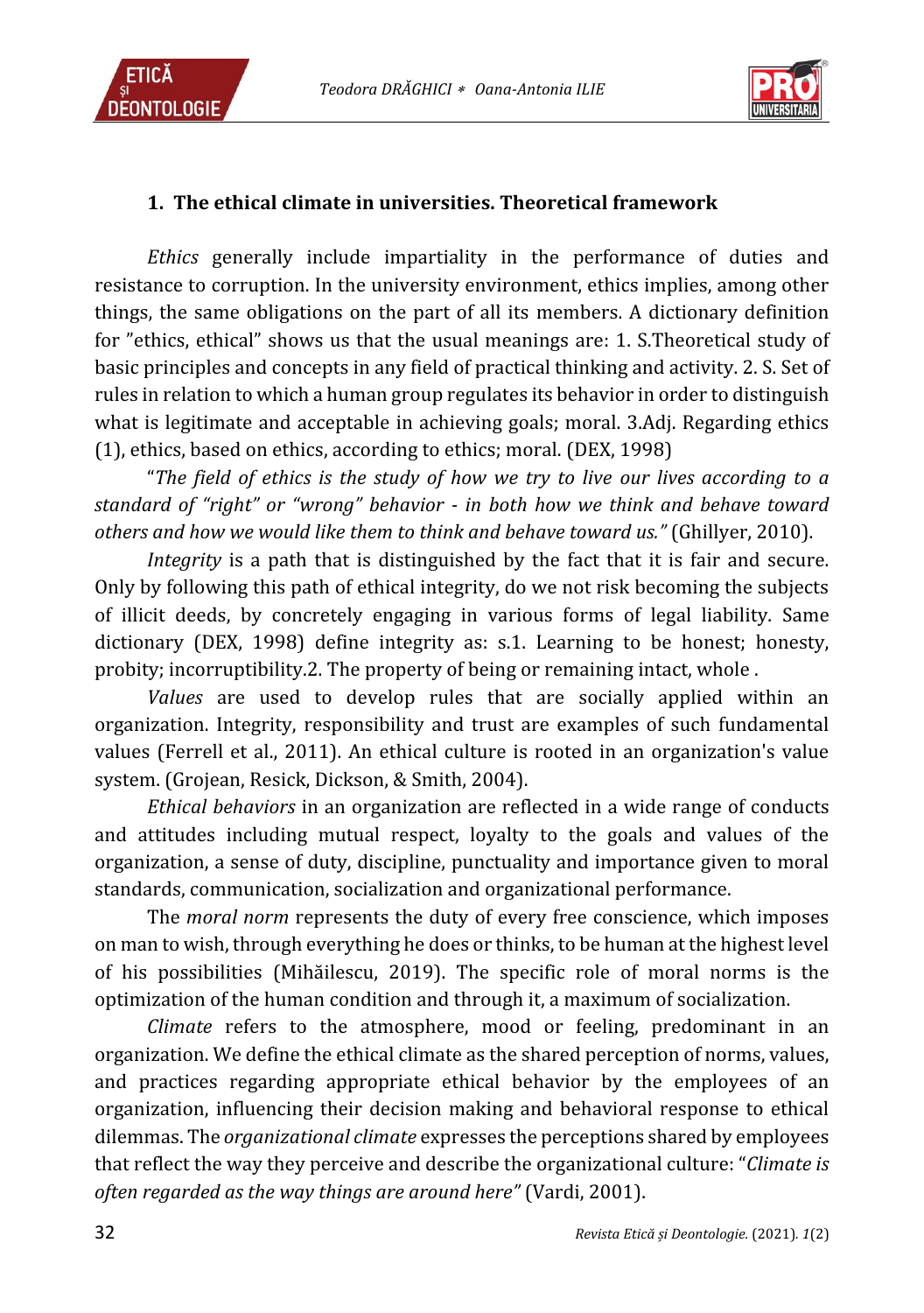



Victor and Cullen's (1988) theoretical research on the ethical climate became the foundation of studies of the ethical climate in organizations. Victor and Cullen's Ethical Climate Theory (ETC) is based on Kohlberg's (1981, 1984) work on moral development and Schneider's (1983) work on the organizational climate. They define ethical climate as "*the shared perception of what is correct behavior and how ethical situations should be handled in an organization*" (Victor & Cullen, [1987\)](https://www.cambridge.org/core/journals/business-ethics-quarterly/article/ethical-climates-in-organizations-a-review-and-research-agenda/E21AAB03364E78012713521132836A07#ref148), or "*the prevailing perceptions of typical organizational practices and procedures that have ethical content*" (Victor & Cullen, [1988\)](https://www.cambridge.org/core/journals/business-ethics-quarterly/article/ethical-climates-in-organizations-a-review-and-research-agenda/E21AAB03364E78012713521132836A07#ref149). An ethical organizational climate will reflect employees' perceptions of the ethical values and practices of their organizations.

The ethical philosophical framework of ECT includes the following three ethical theories: egoism, utilitarianism, and deontology. There can be several types of ethical climate in an organization*:*

- 1. *The egoistic ethical climate* employees' perception that the employer organization generally promotes decisions of personal interest to the detriment of others (Al-Omari, 2012);
- 2. *The utilitarian ethical climate* employees' perception that the employing organization has a personal interest in the well-being of others (Victor & Cullen, 1988);
- 3. *The deontological ethical climate* the employee perceives that the employing organization is guided by principles, rules and laws (Al-Omari, 2012).

Ethical climates have been shown to have a variety of effects, some positive and some negative, on the ethical behavior. The literature shows that ethical behavior is linked to the ethical climate perceived by employees, and that the ethical climate can be a predictor of their ethical behavior. An ethical climate causes the employee to think more about moral issues, providing a basis for reasoning about what is right to do in various situations; reasoning that is most likely to turn into ethical behavior.

Studying the ethical climate in universities serves to measure and predict ethical behavior in higher education institutions and as an effective strategy for the higher education leadership to better manage the ethical behavior of their employees.

The higher education institution should cultivate an ethical climate based on trust, cultivated and maintained through *respect, responsibility, fairness, tolerance, benevolence, care*, and establish ethical training, mentoring and communication programs to produce positive ethical decisions and a ethical behavior in its employees, in order to maximize the social benefits of institutions and their stakeholders.

We consider that the role of a modern university is not only to train specialists and researchers, but also civilized, cultivated people, people of character, who respect their peers and institutions, as moral people. An immoral university environment favors the formation of immoral people, while a moral university environment will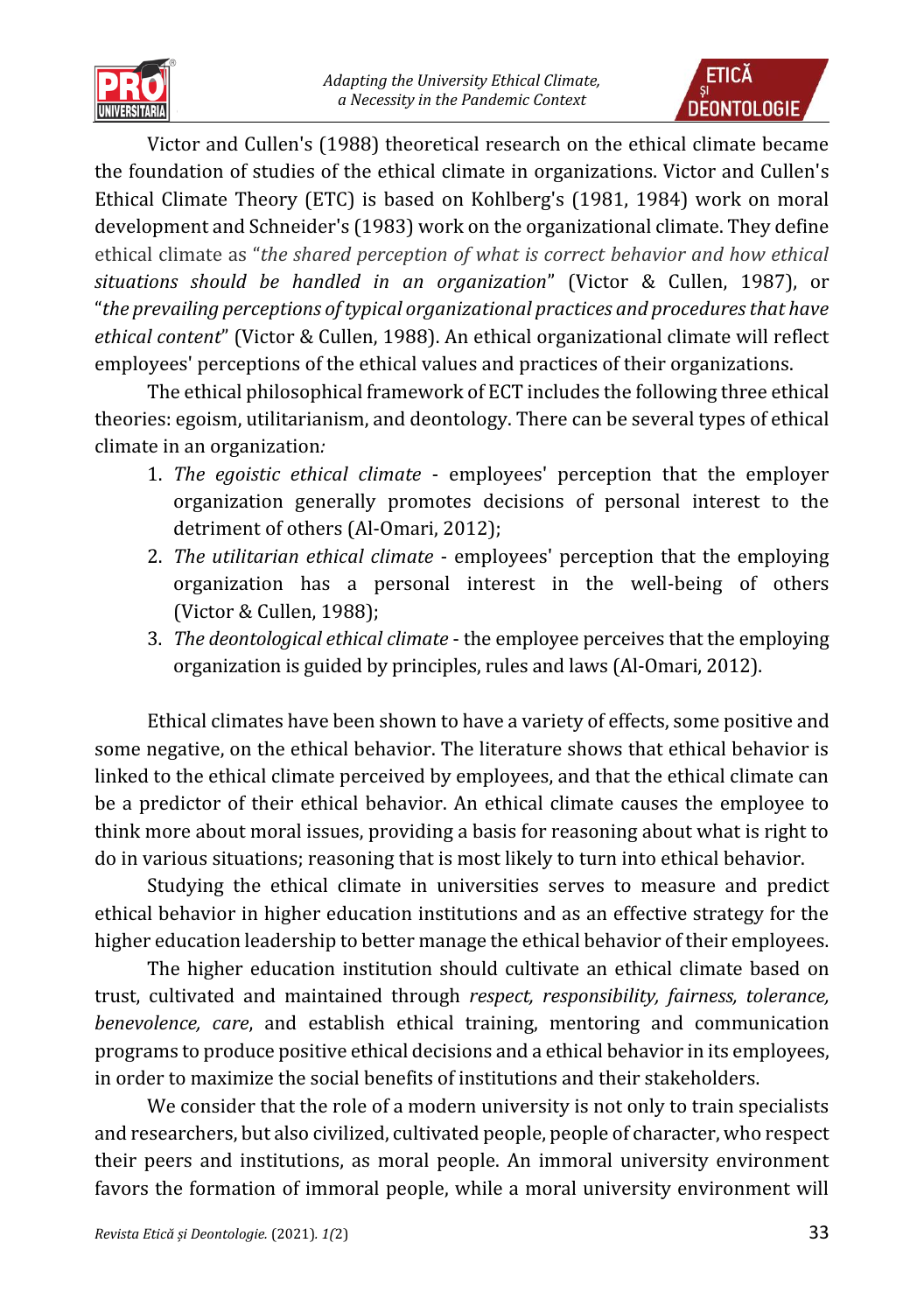



produce moral people. We also believe that students are not and should not be transformed into objects of education, clients or civic associates of teachers, but partners in the common approach of training for performance, increased knowledge and values.

It is obvious and unanimously accepted that the organizational environment or context directly influences the moral behavior (s) of the members of an organization. Universities need to develop an ethical environment and ethical practices at the institutional level, in order to expect ethical behaviors at the individual level. As such, the attention must be directed to the ethics of the university as a whole, and then to the ethics of its members.

## **2. Implications and challenges of the pandemic context on the university ethical climate**

The Covid-19 crisis has raised many ethical issues at the institutional level, calling into question the functionality of the traditional education system. The new challenges have prioritized issues such as compliance with hygiene and health standards, health care, protection of employees and students, the duty to prevent the spread of the disease, to detect and treat, to compensate, to care, to inform. In the latter case, scientific knowledge and technology have provided effective solutions. From a human point of view, however, the Covid pandemic is in itself an extraordinary ethical dilemma, and a test for all humanity in terms of global collaboration, crisis management, technology and expertise, decision making, allocation of funds, etc.

In 2019, the *Morality and Ethics Advisory Group* (MEAG) was established in order to provide independent advice to the government on ethical issues related to health and social assistance. Since the beginning of the pandemic, MEAG has offered solutions to the moral and ethical issues generated by the Covid-19 health crisis. At the level of university, the principles of respect, fairness, impartiality, equal opportunities have been put forward, especially to facilitate decision-making and the management of individual situations.

The basic principle was *equal concern and respect* for all those involved in the educational and research act. This implies the need to keep people informed about the decisions made and to honor their contribution. Good, respectful communication is fundamental in this regard, in order to ensure that people receive adequate counseling and preparation for change, continuous adaptation and possible new directions or additional responsibilities. A second principle is *minimization of harm* caused by the crisis and here we refer to the physical, psychological, social and economic damage caused to individuals. The third principle, of *fairness*, imposes equity as a coordinating principle of the activities of students and staff, regardless of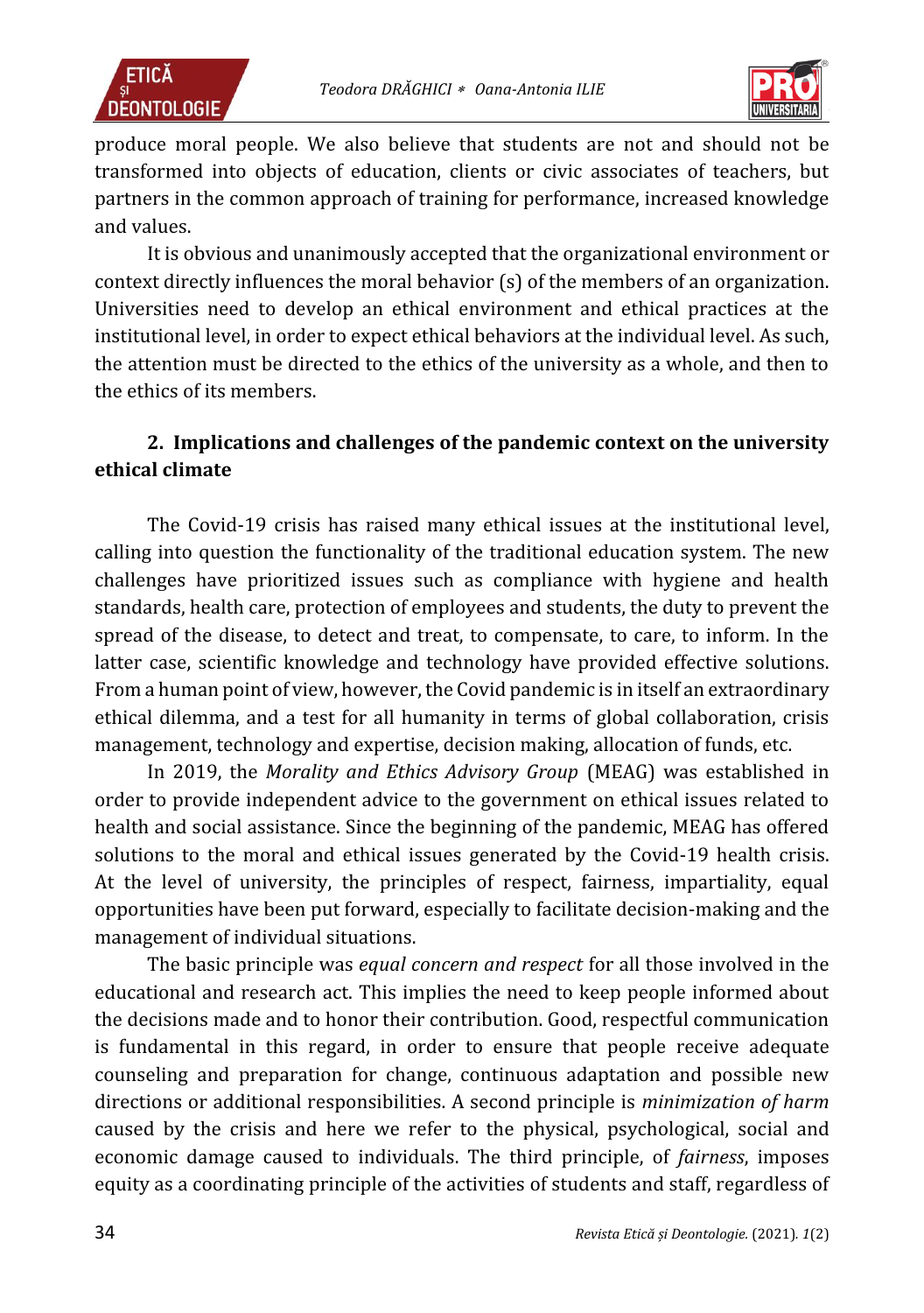



their nature. The principle of *reciprocity* implies that those who are required to take on greater responsibilities such as adapting the content of the teaching and teaching to the online mode should be adequately supported and rewarded by the authorities (Jones, 2020).

What is highlighted here is the emphasis placed on the respect due to all those involved in the educational act and the concern that all individuals, both students and staff be treated equally and equitably.

Beyond the benefits of the technological advancement, the collective enthusiasm to be connected audio and video on educational platforms, the easy distribution of teaching materials and interactive topics, the confusion with traditional education is ethically dangerous.

The ethical issues faced by the Online School Program, the impact on academic integrity, have been reported around the world. The detected problems are not few, ranging from those related to academic honesty, plagiarism and intellectual property, to fraud, collective cheating, gang behavior, fictitious presence, negligence, disrespect. There has been an increase in cases of copying, exchange of information and cheating, especially during exams. The general attitude is one of indifference or lack of interest because students no longer prioritize education over other aspects of their lives. Online education has created an environment permissive to the free distribution of various materials, videos and lectures, without the consent of their author. The lack of direct interaction made students feel less responsible and interested in the integrity and quality of their work. The result was: negligence in solving tasks, unfinished homework, copy-paste solutions, sending answers to other colleagues, alternative pages open for reading during exams, Google Search answers, etc.

Another aspect is related to the unequal treatment or discrimination of those who do not have access to the Internet or who share the same device, and between those familiar with the online environment and those who do not master the electronic means of communication. Thus, a major obligation that occurs is to avoid any inequality resulting from the unavailability of resources.

A problem faced by universities around the world is whether students who study online should pay the same fees as if they were on campus and receive personal training (Barkan, 2020, Demuyakor, 2020, Massa, 2020, Young, 2020). The ethical question we must ask ourselves is: if tuition fees are not reduced to reflect these losses, aren't students overburdened and treated unfairly?

Regardless of the decisions taken by the institutions in order to compensate for the lack of direct interaction, the experience of being a student, the experience of the campus, the relationship with colleagues, teachers, international students, playing sports, etc, were lost, thus, the chance to receive a multilateral, diverse education was certainly diminished.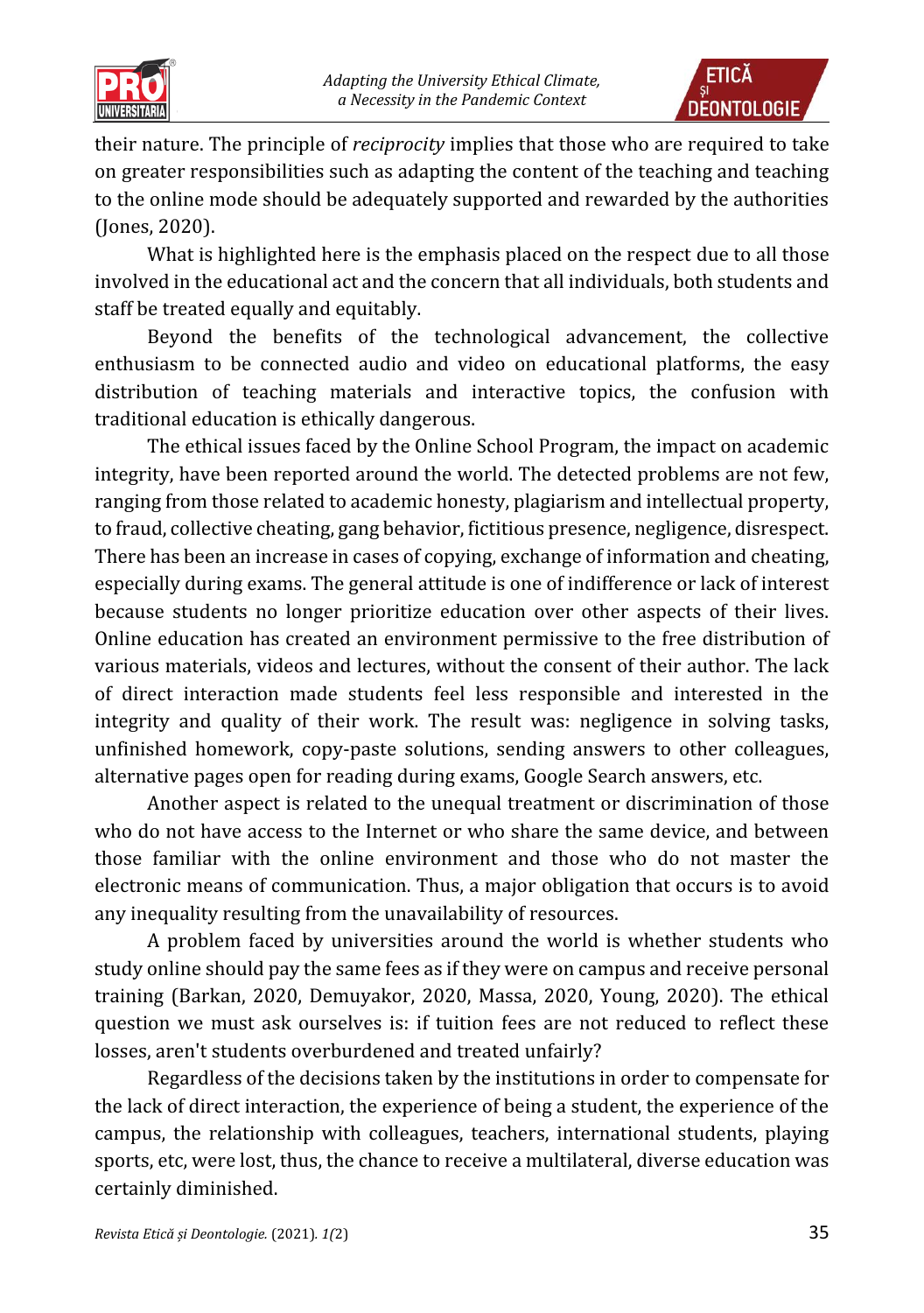



### **3. Solutions for the ethical climate in the university of the 21st century**

The university environment must become a truly democratic environment based on normative regulation and implementation. Today, among other values, are recognized by regulation as university values the following (Carta, 2016): *personal autonomy – art 108*, *respect* and *tolerance - art 114*, *goodwill* and *care - art 115*, necessary in such an environment, though, unfortunately, to a small extent understood and followed.

The university will truly become the main engine of the development of a society and the well-being of its members only if the values enshrined in internal regulations are promoted; if intellectual work and scientific creation are stimulated; each member acts sincerely and correctly; acts of corruption are penalized. Only under such conditions, the future *elite* of the state can be prepared.

We believe that the social status of a society is largely determined by the economic, intellectual and moral status of universities; the skills acquired by students during their studies should be related to their future ethical and professional becoming, including behavior in public life and in the private one as well.

If, in universities, the culture of the institution is vitiated, in consequence, future students will reproduce and apply: fraud, manipulation, paternalism, influence peddling, the tendency to solve professional problems behind the scenes, will have an attitude of indifference towards colleagues and institution, a *clique behavior*, they will commit acts of corruption, abuse of office, nepotism, they will be permanently tempted to evade moral rules and legal norms.

In order to create a moral university, it is necessary for it to internalize a series of organizational virtues in all its internal practices and processes, so as to stimulate all members of the academic community to behave ethically and, at the same time, prevent their immoral behaviors. Therefore, a moral university is that which creates a moral context for its members, by developing organizational moral virtues.

We identified four imperative solutions for the ethical university of the  $21<sup>st</sup>$  century, solutions that impose themselves as valid in any university context, namely: the *value-based leadership*, the *ethical training*, the *mentoring programs* and the *ongoing communication*.

A *values-based leadership* is one that inspires "*cooperative personal decisions by creating faith in common understanding, faith in the probability of success, faith in the ultimate satisfaction of personal motives, and faith in the integrity of common purpose*." (Barnard, 1939). Leadership creates and sets the norm in any organization and it is the first responsible for establishing the adequate ethical climate and the efficient communication among the employees. An efficient leadership:

- is a value based, ethical leadership;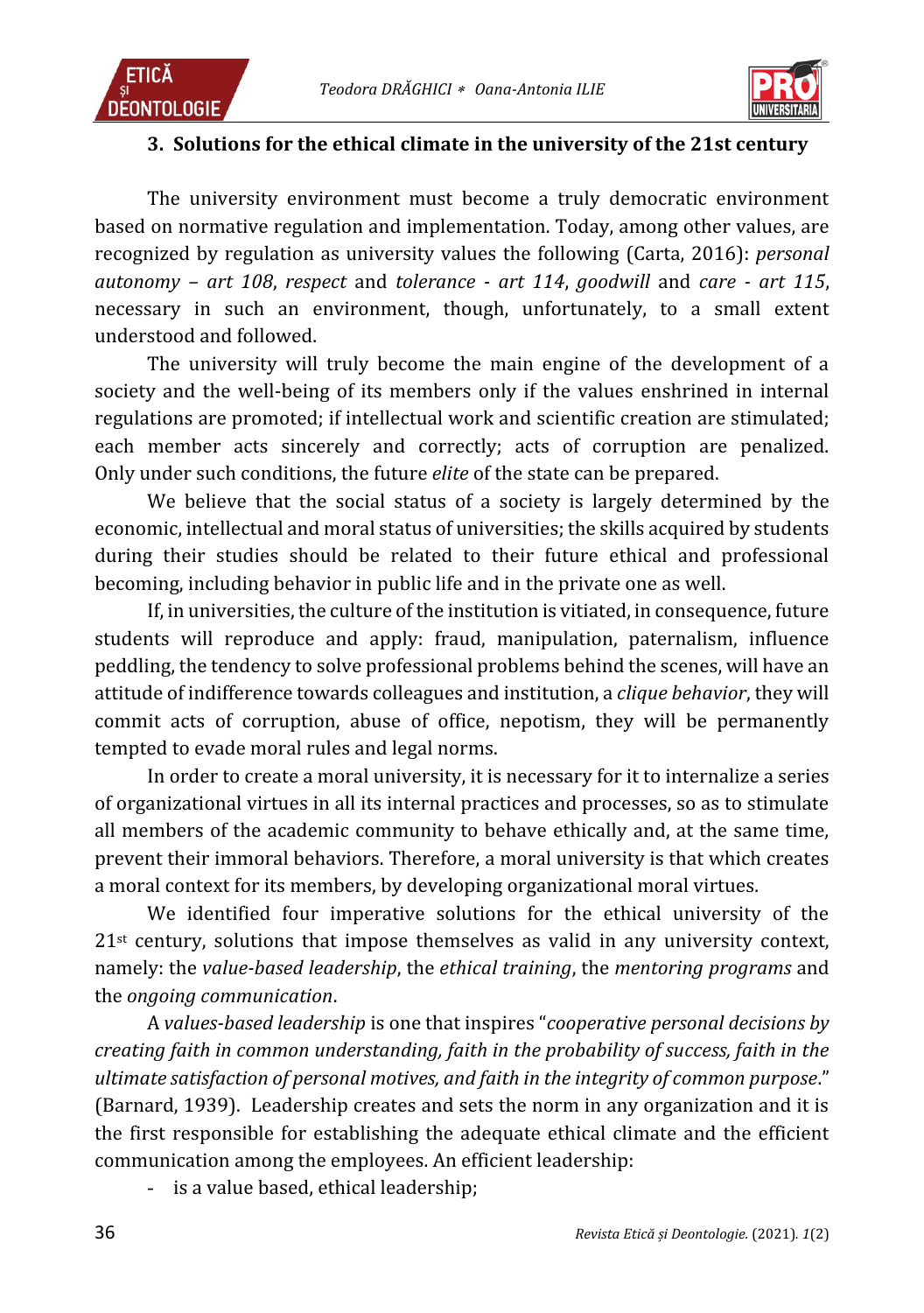



- uses the power of personal example;
- establishes clear expectancies and behavior norms;
- produces feed-back;
- offers coaching and support;
- acknowledges and rewards the achievements and behaviors that enforce the organizational culture;
- is non-discriminatory and aware of the individual differences among the employees;
- establishes ethical training and mentoring programs.

*Ethical training* is an essential part in the effort of ensuring a positive ethical climate within an organization. An effective ethical training programme will:

- 1. *Reinforce the organization's culture and standards;*
- 2. *Focus on the organization's unique ethical problems;*
- 3. *Discuss and solve the particular ethical dilemas ;*
- 4. *Integrate ethical studies into the entire curriculum.*

*The mentoring* programs will teach the undergraduate or graduate student not only the method of scientific enquiry in academic research but also the values associated with the responsible conduct of research (Horner and Minifie, 2011). They will be responsible with and provide counseling in the following:

- *1. Explaining the fundamental ethical and deontological values;*
- *2. Providing support in solving personal and organizational ethical dilemmas;*
- *3. Encouraging ethical behavior.*

*Mentorship programs* will prepare students to solve ethical dilemmas within organizations and avoid negative consequences of non-ethical behavior, improve ethical thinking, moral awareness and ethical leadership. Mentors must also provide guidance in writing scientific papers, presentations in professional conferences or public communications, securing of research grants.

Last but not least, *ongoing communication* is necessary for enabling the transfer and reinforcement of the organizational values. We consider as vital for the perpetuation of an the ethical climate the following:

- 1. *Consistent communication on the fundamental ethical and deontological values;*
- 2. *Periodically reminding and revising the Ethical Code of the university;*
- 3. *All members' participation to the elaboration/ modification of the amendments of the University Ethical Codes.*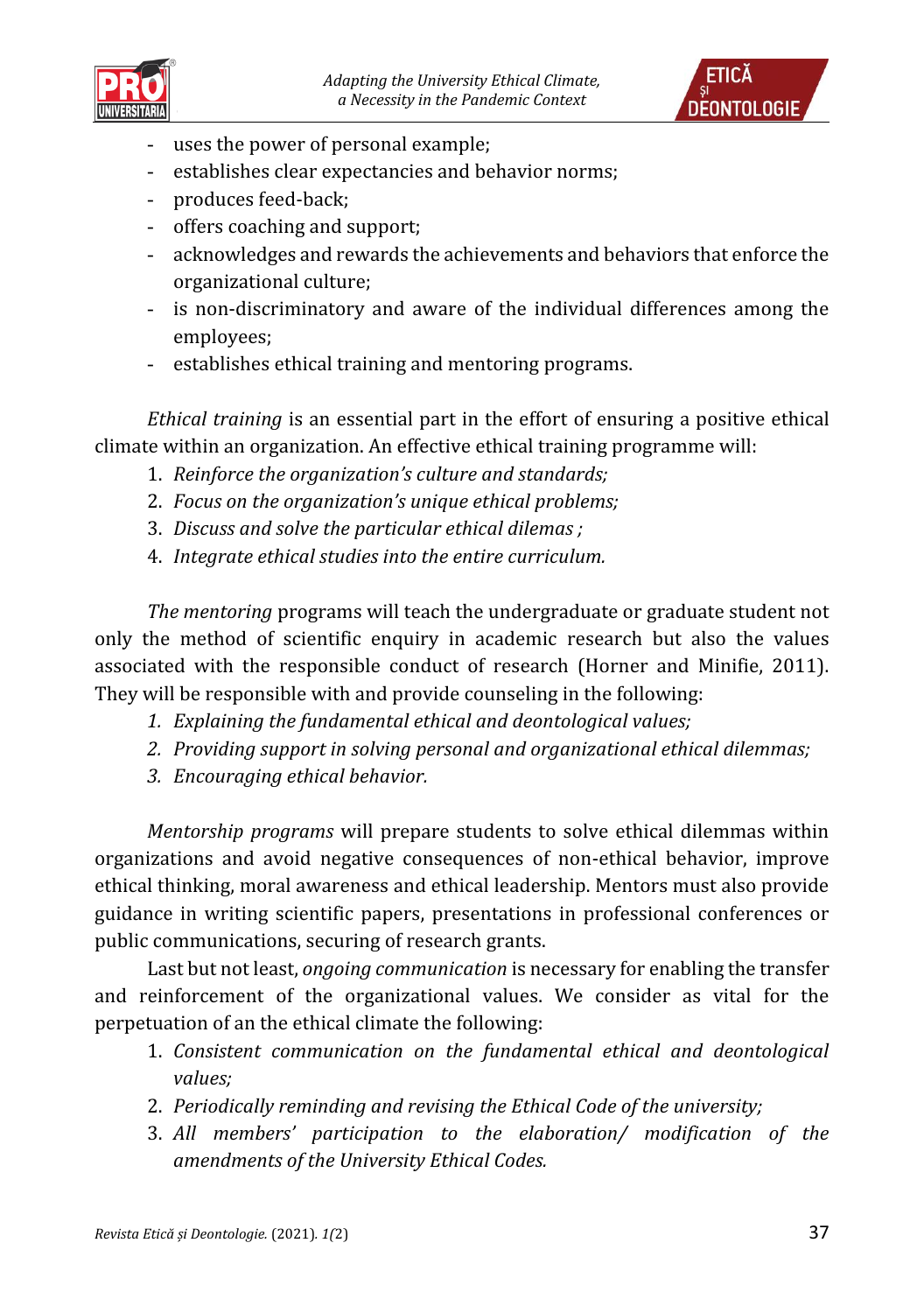



In 1999, the National Communication Association officially adopted the Credo for Ethical Communication. The NCA Credo for Ethical Communication considers as essential for the ethics of human communication the following principles:

*"We advocate truthfulness, accuracy, honesty, and reason as essential to the integrity of communication.*

*We endorse freedom of expression, diversity of perspective, and tolerance of dissent to achieve the informed and responsible decision making fundamental to a civil society.*

*We strive to understand and respect other communicators before evaluating and responding to their messages.*

*We promote access to communication resources and opportunities as necessary to fulfill human potential and contribute to the well-being of families, communities, and society.*

*We promote communication climates of caring and mutual understanding that respect the unique needs and characteristics of individual communicators.*

*We condemn communication that degrades individuals and humanity through distortion, intimidation, coercion, and violence, and through the expression of intolerance and hatred.*

*We are committed to the courageous expression of personal convictions in pursuit of fairness and justice.*

*We advocate sharing information, opinions, and feelings when facing significant choices while also respecting privacy and confidentiality.*

*We accept responsibility for the short- and long-term consequences of our own communication and expect the same of others" (NCA, 1999).*

Truthfulness and honesty are considered among the most important principles of ethical communication; thus, being open and transparent and adopting an opendoor policy with other partner organizations and the media is key to professional trustworthiness and integrity, leading to a positive reputation and to the organization's visibility. Adopting the above-mentioned solutions within an organization will result in increased trust among the employees and alignment with the enterprise's code of conduct.

### **4. Conclusions**

We conclude with some useful recommendations, generally valid for universities that are responsible of forming the *elite* of the society:

Firstly, the University Code of Professional Ethics and Ethics, enshrined in each university, is a set of consensual moral rules of members and functions as a moral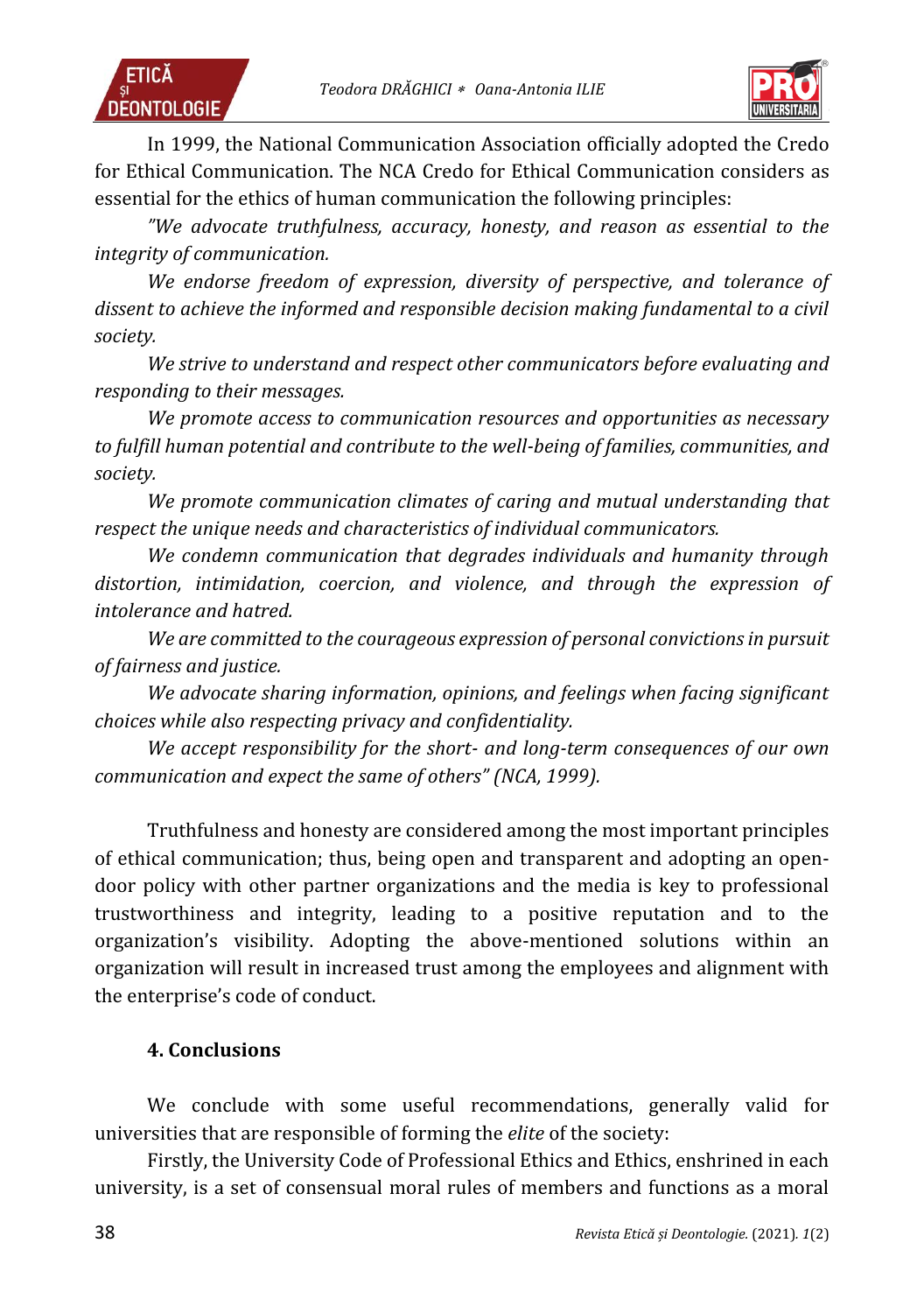



contract between the members of the academic community – art. 104, paragraph (1) and paragraph (2) (Carta, 2016). In order for the previously presented ones to materialize, it is important for all the members of the community to participate in the elaboration, and later in the modification of the university ethics codes, in the contexts that require it.

Secondly, we consider that the pandemic caused by the COVID-19 virus, has generated unregulated situations yet, as such it is necessary to adapt the internal university regulations with the particularities outlined during the years 2020-2021.

Thirdly, although ethical and deontological values, such as: "*academic freedom, personal autonomy, justice and fairness, merit, academic honesty and intellectual fairness, transparency, personal, professional and social responsibility, respect and tolerance, goodwill and care*" (Carta, 2016), are enshrined in law, they are not explicit, we often find them only mentioned, leaving the possibility for the members of the academic community to bring them a personal and varied interpretation, which has led and will often lead to a violation of moral and legal rules.

Fourthly, we consider that it is not enough to post the Code of Ethics on the universities' website, its content must be periodically reiterated to the members of the academic community, especially if it requires or supports changes imposed at national or university level.

Fifth, in the context of university training and undergraduate programs, we consider it necessary that the discipline of *Ethics and academic integrity* become a compulsory discipline for students starting from the first year of study; today, it is one of the optional subjects, according to the ministerial order no. 3131 of 2018 (Ordin, 2018).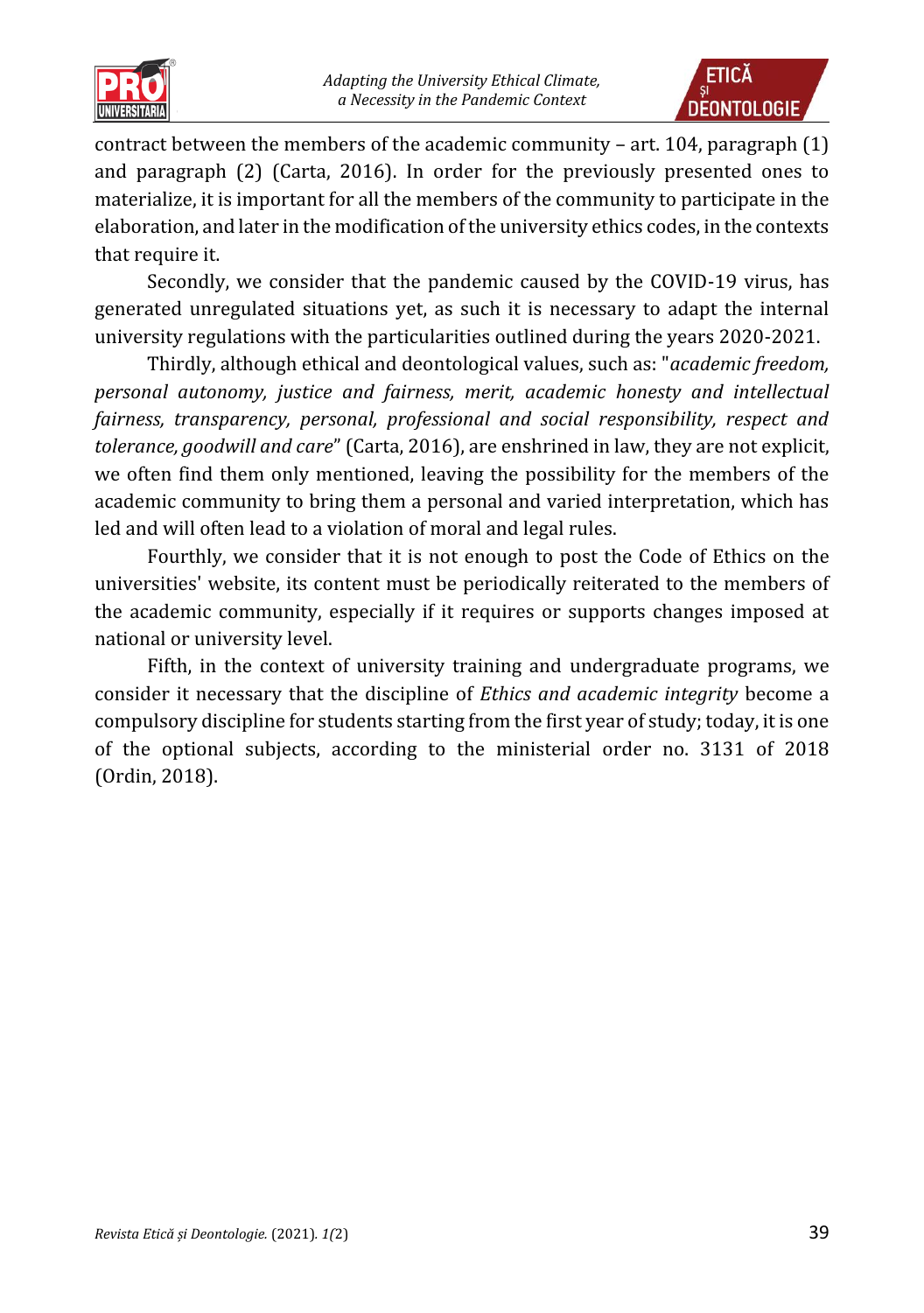



#### **Referințe**

- Barnard, Chester (1939), *Dilemmas of Leadership in the Democratic Process*, Pub. under the University Extension Fund, Herbert L. Baker Foundation, Princeton University.
- Carta, (2016). Carta Academiei Forţelor Terestre ,,Nicolae Bălcescu", Sibiu, Codul de etică și deontologie profesională, 2016
- Constitutia României, published in M.Of.nr.767/31.10. 2003, part I
- Craig, E.J., (2015), *Meeting the Ethical Challenges of Leadership, Casting Light or Shadow*, fifth Edition, Sage Publications, Inc.
- DEX, (1998). Dictionarul explicativ al limbii române, second edition, published under the auspices of the Romanian Academy - Iorgu Iordan Institute of Linguistics, București, Universul Enciclopedic Publishing House.
- Ghillyer, A., (2014), *Business Ethics Now*, Mc Graw Hill Education, 5th edition.
- [Jones,](https://anatomypubs.onlinelibrary.wiley.com/action/doSearch?ContribAuthorStored=Jones%2C+David+Gareth) D.G., (2020), *Ethical Responses to the Covid-19 Pandemic: Implications for the Ethos and Practice of Anatomy as a Health Science Discipline*, Anat Sci Educ 13:549–555, [https://doi.org/10.1002/ase.2003,](https://doi.org/10.1002/ase.2003) p. 550-551.
- Mihailescu, N., (2019), *Managementul eticii în instituția școlară*, [https://ust.md/wp](https://ust.md/wp-content/uploads/2019/12/autoreferat-mihailescu.pdf)[content/uploads/2019/12/autoreferat-mihailescu.pdf](https://ust.md/wp-content/uploads/2019/12/autoreferat-mihailescu.pdf)
- NCA, (1999). Credo for Ethical Communication, approved by National Communication Association (NCA) Legislative Council, November https://open.lib.umn.edu/ publicspeaking/chapter/2-2-ethics-in-public-speaking
- Ordin, (2018). Ordinul de ministru nr. 3.131/2018 on the inclusion in curricula, for all universities study programs organized by higher education institutions in the national education system, of courses on ethics and academic integrity, M.O.
- [Vardi,](https://philpapers.org/s/Yoav%20Vardi) Y., (2001), The effects of organizational and ethical climates on misconduct at work, *[Journal](https://philpapers.org/asearch.pl?pub=490)  [of Business Ethics](https://philpapers.org/asearch.pl?pub=490)* 29 (4):325 - 337
- Victor, B, Cullen, J.B, (1987), A Theory and Measure of Ethical Climates in Organizations, *Research in Corporate Social Performance and Policy*, 9.
- Victor, B, Cullen, J.B (1988). The Organizational Basis of Ethical Work Climates, *Administrative Science Quarterly*, 33.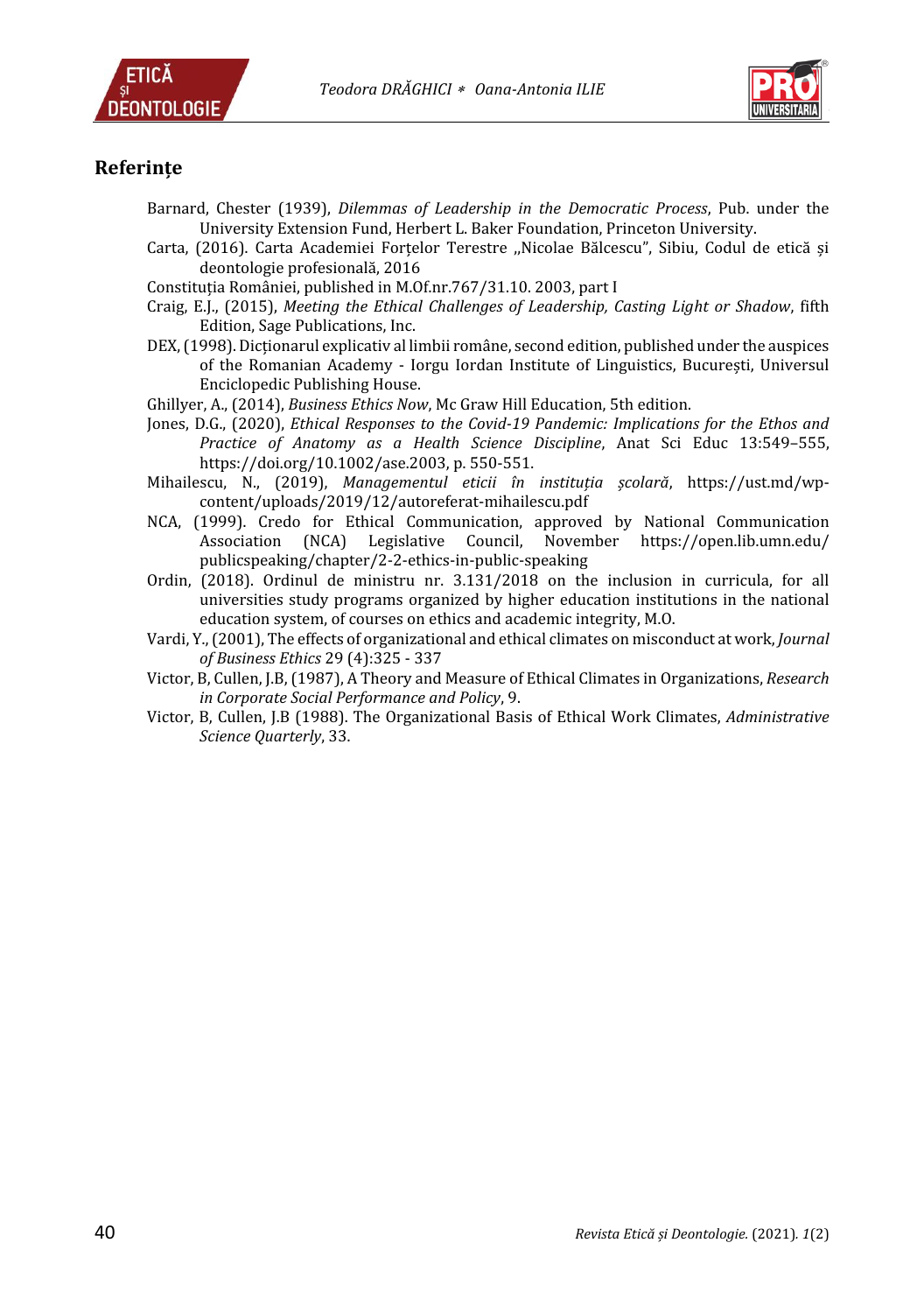*Articol* 

# Etică bancară. Codul de conduită al înalților funcționari ai Băncii Centrale Europene

#### **Carmen Adriana GHEORGHE1\***

<sup>1</sup> Universitatea Transilvania din Braşov. **\***Corespondenţă: carmenadrianagheorghe@yahoo.com

**Rezumat:** *Integrarea finanțării – ca fundament al funcționării progresiste a societății umane - impune, în prezentul aflat în crize multiple, ca cerințele unui comportament etic să fie asimilate activității bancare. Noțiunile care aparțin sferei demnității umane - etică, integritate, morală- trebuie să fie integrate organic celor specifice băncii - risc, fonduri bănești, creditare, supraveghere bancară. Acest proces de impunere a culturii etice în afacerile bancare s-a accentuat începând cu anul 2015, când Banca Centrală Europeană, ca nucleu al sistemului bancar european, a emis un Cadru Etic aplicabil la nivelul Sistemului European al Băncilor Centrale, al Eurosistemului și al Mecanismului Unic de Supraveghere. Pornind de la faptul că, în România, băncile se află într-un regres al reputației și al încrederii, prezentul studiu tratează rolul și importanța Codului de conduită pentru înalții funcționari ai Băncii Centrale Europene, introdus în 2019, act normativ având în centrul său noțiunile de interes public și standarde de integritate*

**Cuvinte cheie:** *Banca Centrală Europeană, cadru etic, cod de conduită, cultură etică*

**Abstract:** *The integration of financing - as a foundation of the progressive functioning of human society - requires in the present one in multiple crises that the requirements of an ethical behavior be assimilated to the banking activity. The notions that belong to the sphere of human dignity - ethics, integrity, morality - must be organically integrated with those specific to the bank - money, credit, banking supervision. This process of imposing an ethical culture in banking has intensified since 2015, when the ECB, as the core of the European banking system, issued an Ethical Framework applicable to the ESCB, the Eurosystem and the SSM. In Romania, banks are in a decline in reputation and trust. The role of the Code of Conduct for senior ECB officials introduced in 2019 is the subject of this study, focusing on the notions of public interest and integrity standard. The role of the Code of Conduct for senior ECB officials introduced in 2019 is the subject of this study, focusing on the notions of public interest and integrity standard.* 

*Keywords: European Central Bank, ethical framework, code of conduct, ethical culture* 



(https://creativecommons.org/licens es/by/4.0/).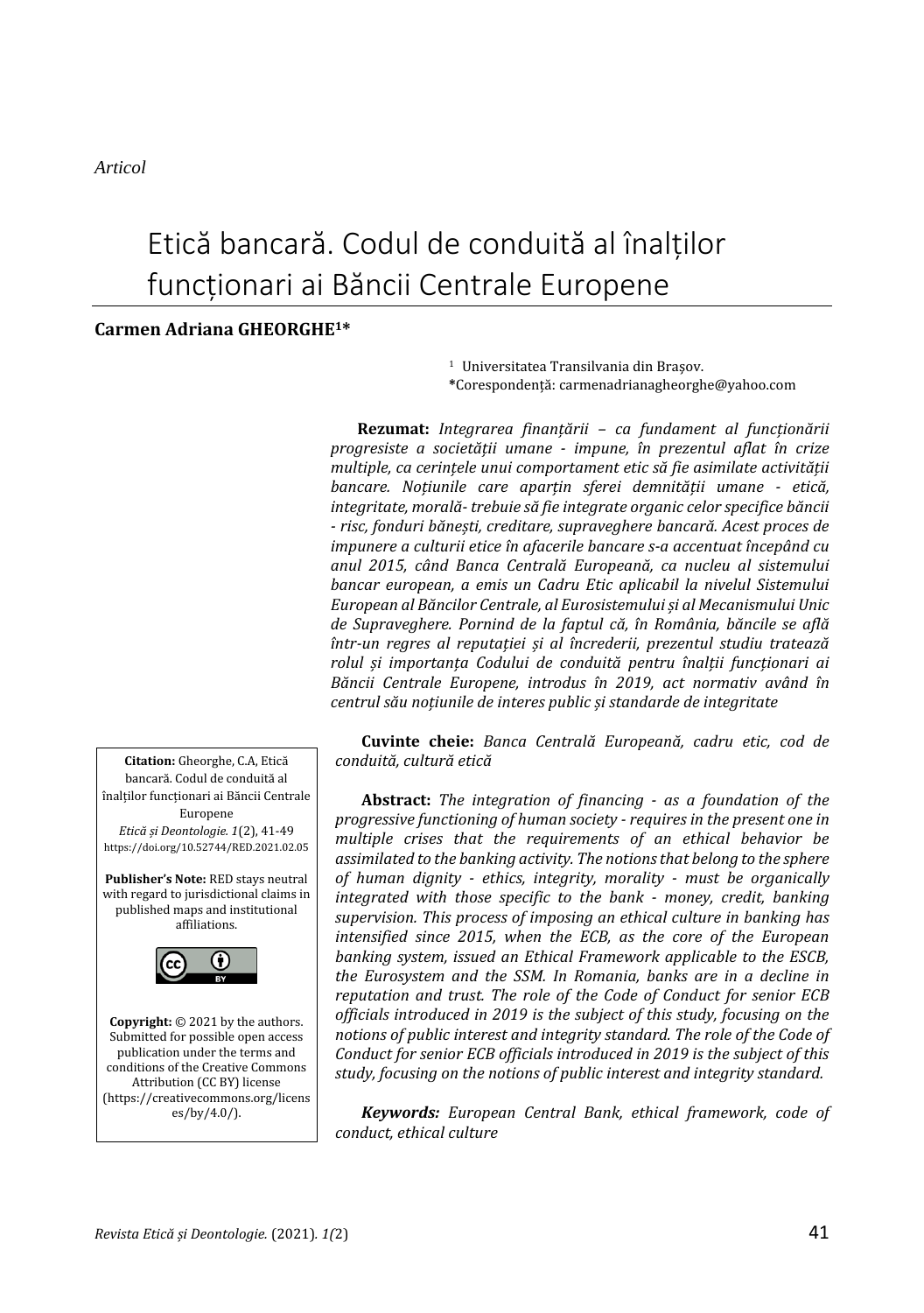*Carmen Adriana GHEORGHE*





## **1. Introducere**

Cele trei entităţi financiare fundamentale ale Uniunii Europene (U.E): Sistemului European al Băncilor Centrale (S.E.B.C.), Mecanismul Unic de Supraveghere (M.U.S.) și Eurosistemul, au în centrul funcţionării administrative și instituționale Banca Centrală Europeană (B.C.E.) Cu un statut definit de obiectul principal - asigurarea stabilităţii preţurilor - B.C.E. este independentă politic astfel încât sistemul monetar al zonei euro să se afle în centrul politicii sale monetare. Statutul S.E.B.C. (Statut, 2016) și Tratatul privind funcţionarea U.E. conţin cei cinci piloni ai independenței funcționale (TFUE, 2012): independența instituțională, independenţa personală și operaţională, independenţa financiară, independenţa organizaţională și independenţa juridică

*Independența personală* le garantează membrilor Consiliului guvernatorilor siguranţa mandatului și le permite să evite orice conflicte de interese. În această privinţă, Statutul S.E.B.C./B.C.E. protejează independenţa personală a organelor de decizie ale B.C.E. prin prevederea unor contracte pe durată determinată relativ îndelungate și prin interzicerea revocării din funcţie pe baza rezultatelor unor politici aplicate anterior. În acest sens, se consideră esenţial ca guvernatorii băncilor centrale să dețină mandate semnificativ mai lungi decât cele ale politicienilor; astfel, guvernatorii băncilor centrale pot avea în vedere un orizont mai îndepărtat, concentrându-se asupra aspectelor pe termen mediu, în timp ce politicienii au obiective pe termen mai scurt, în concordanţă cu ciclurile electorale.

*Independența financiară* este asigurată prin bugetul propriu al B.C.E., care este independent de cel al U.E., și prin subscrierea și vărsarea integrală a capitalului B.C.E. de către băncile centrale nationale din cadrul Eurosistemului. Legitimitatea democratică a băncilor centrale independente este reglementată diferit în funcție de fiecare sistem democratic.

Legitimitatea democratică a B.C.E./S.E.B.C., poate fi evidențiată prin trei elemente. În primul rând, ratificarea Tratatului și a amendamentelor aduse statutelor băncilor centrale naționale de legislația națională, în al doilea rând, numirea membrilor Consiliului guvernatorilor, alcătuit din membrii Comitetului executiv al B.C.E. și din guvernatorii băncilor centrale naţionale, de către instituţii democratice. Președintele B.C.E. și ceilalţi membri ai Comitetului executiv pot fi audiaţi de comisiile competente ale Parlamentului European, fie la solicitarea Parlamentului, fie la solicitarea acestora.

Deținând personalitate juridică și cu un spectru al independenței atât de larg, se nasc firesc o serie de întrebări legitimate de libertatea membrului/cetăţeanului din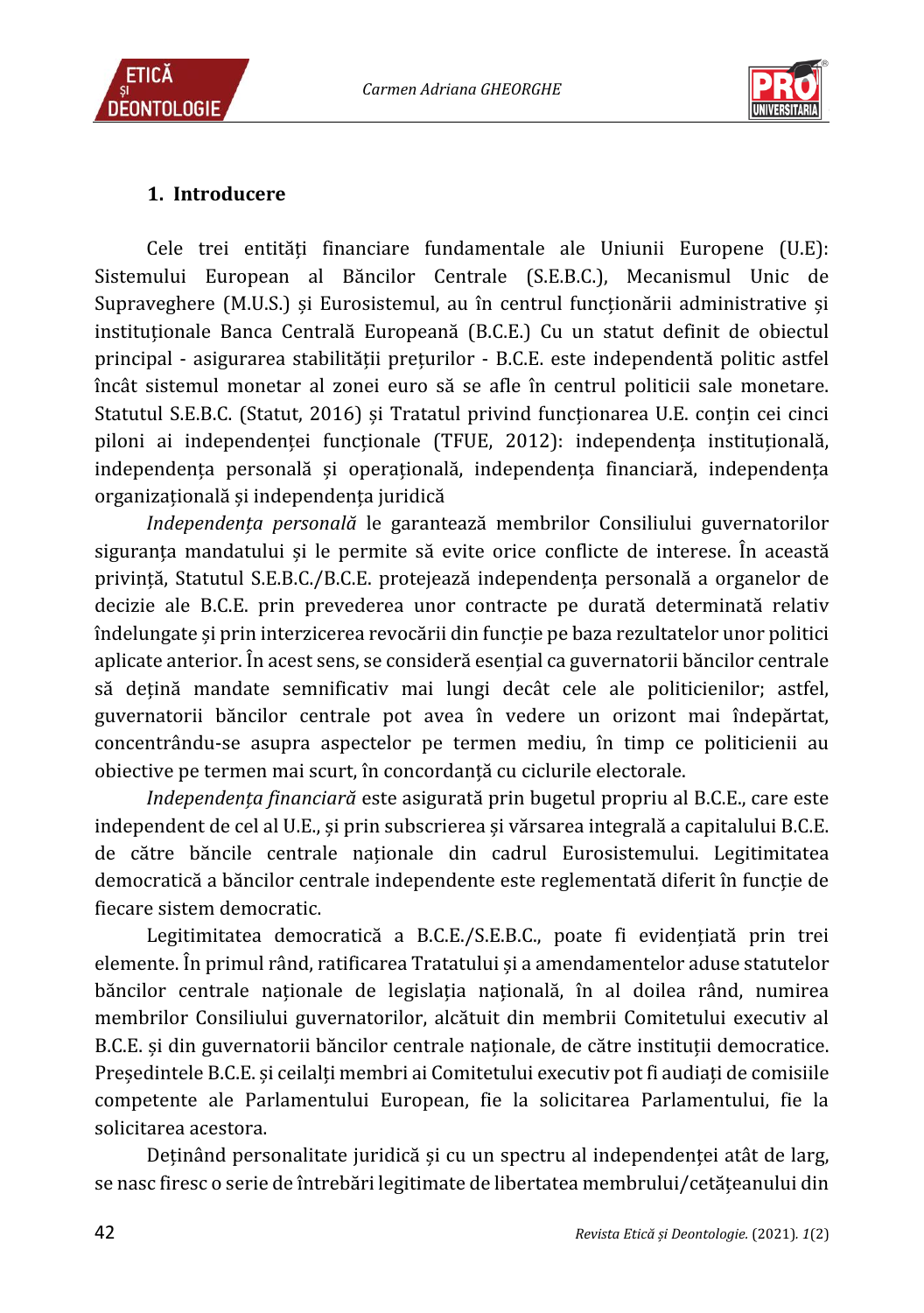



statul membru: "Care sunt limitele între care această independentă ce tinde spre absolut, se poate cantona?" "Cum acționează resursa umană a Băncii Centrale de la cel mai înalt nivel, astfel încât să ofere un exemplu personal de integritate morală?", "Este etica de domeniul afacerilor? Cum facem să se aplice activității bancare standardele etice?" ș. a.

Pentru a răspunde la aceste întrebări, este necesară stabilirea cadrului legislativ, a unui scurt istoric al acestuia, stabilirea rolului Comitetului de etică al B.C.E și a documentelor emise de acesta.

# **2. Etica bancară. Cadru legislativ**

Dacă analizăm prevederile instituţionale ale B.C.E. vom observa ca acestea au ca scop reglementarea elementelor esenţiale pentru funcţionarea băncii (Morra & al., 2017): Comitetul Executiv, Consiliul General și Consiliul de Supraveghere. Aceste norme sunt cuprinse în Decizia Băncii Centrale Europene din 1999 privind Regulamentul de procedură al Comitetului executiv la Băncii Centrale Europene (Decizie BCE, 1999), Decizia Băncii Centrale Europene din 2004 de adoptare a Regulamentului de procedură al Consiliului general al Băncii Centrale Europene (Decizie BCE, 2004a), Versiunea consolidată a Deciziei Băncii Centrale Europene din 2004 de adoptare a Regulamentului de procedură al Decizia Băncii Centrale Europene (Decizie BCE, 2004b), Versiunea consolidate a Regulamentului de procedură al Consiliului de supraveghere al Băncii Centrale Europene (Regulament, 2020).

Încercările de standardizare a conduitei bancare au apărut în 2001, odată cu propunerea Primului cod de conduită - Codul specific de conduită pentru membrii Consiliului guvernatorilor, revizuit în 2006, au continuat cu un Cod suplimentar de criterii etice pentru membrii Comitetului executiv în 2006, revizuit în 2019, și cu un Cod de conduită pentru membrii Consiliului de supraveghere în 2014 (Cod, 2019; Moschella, & Diodati, 2020).

În altă categorie se încadrează Codul etic consolidat pentru membrii personalului (Cod, 2015), înfiitarea Biroulului de conformitate și guvernanță (Cod, 2019) și înființarea Comitetului de etică la nivel înalt în anul 2015 (Decizie, 2015). Vorbim deci de includerea termenului de "etică" la B.C.E. abia din anul 2015, pe de o parte pentru înalţii funcţionari, pe de altă pentru membrii personalului (Pogace, 2014).

În sfârșit, pentru M.U.S. și Eurosistem au fost prevăzute standarde minime commune în: Orientarea (U.E.) 2015/855 a B.C.E. (Orientare, 2015a) și Orientarea (U.E.) 2015/856 a B.C.E (Orientare, 2015b).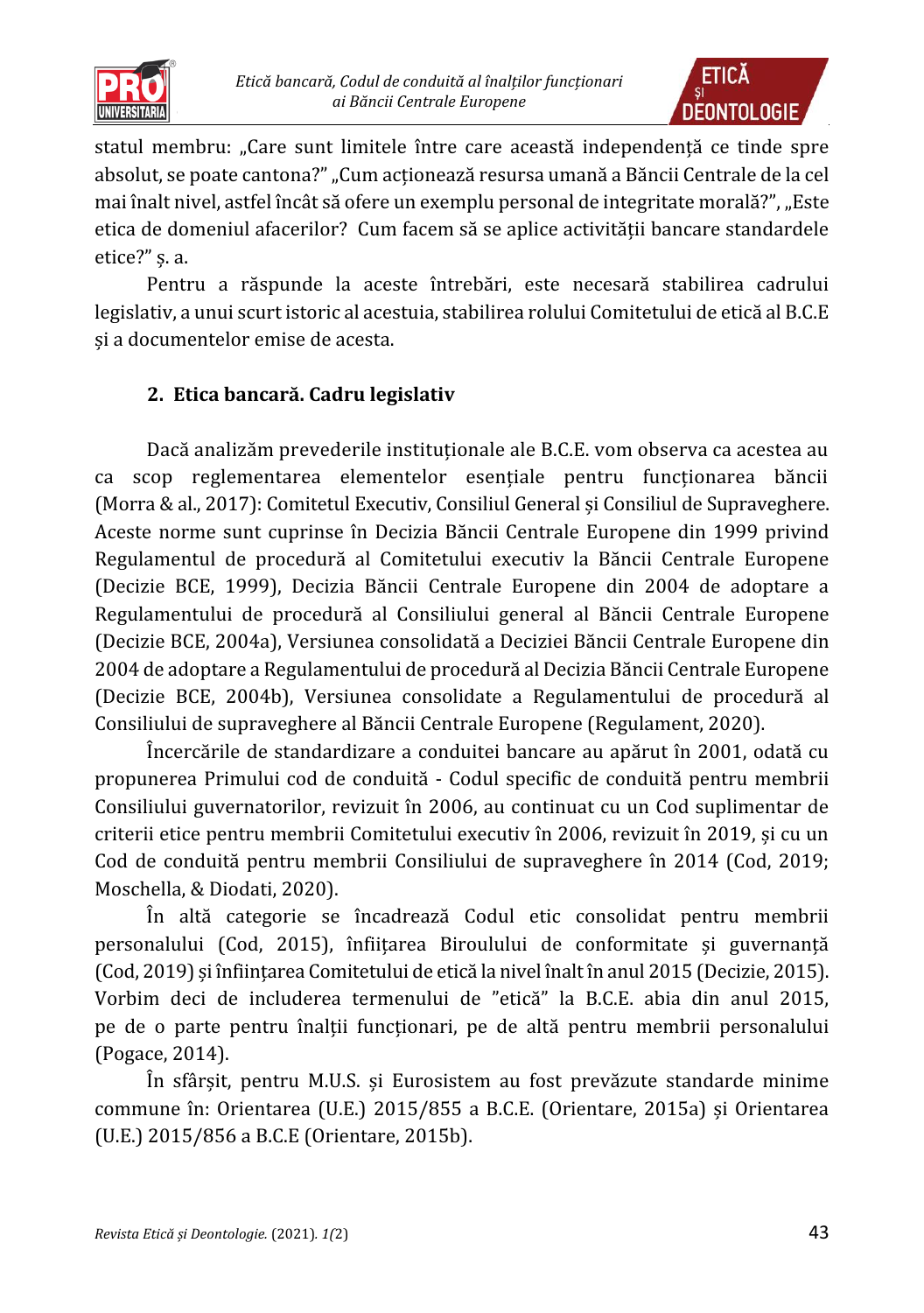



Cu toate acestea, anul 2019 este marcat de adoptarea cadrului etic al acestor entități de conducere a B.C.E., ceea ce presupune că normele eticii ar putea fi răspunsul la întrebarea privind limitele independenţei B.C.E.

În lumina celor anterior prezentate, să interpretăm intervenţia din 2015 a B.C.E, de finantare a celor patru bănci elene aflate în criză - din România și din Bulgaria ca cel din urmă gest de încălcare a eticii bancare pe care l-ar putea săvârși? (Mediafax, 2015). Puţin probabil. Dacă aceste active ar fi fost trecute sub controlul băncilor centrale naţionale, băncile-mamă din Grecia ar fi fost afectate imediat, ceea ce ar fi putut da o lovitură finală sistemului financiar elen. Secretul acestei operatiuni de finanţare, tăcerea Băncilor Centrale din România și Bulgaria dau încă de gândit cu privire la conduita etică a industriei bancare de la cel mai înalt nivel. Iar faptul că linii swap similare, prin care băncile centrale se pot împrumuta de la B.C.E. pentru a reîmprumuta bani pe piaţa locală au mai fost utilizate în perioada crizei financiare din zona euro, dar au fost anunţate public- se interpretează în sensul că interesele B.C.E., mai précis conflictele de interese și încălcările deontologiei bancare europene sunt încă prezente în realitatea financiar-bancară (Fassin & Gosselin, 2011).

Intrarea în vigoare a Codului de conduită trebuie să facă legătura între noţiuni cu caracter nepatrimonial și cele care ţin de activitatea bancară, patrimoniale prin esenţă. Credibilitatea, încrederea, reputaţia, etica profesională pot fi reduse la profit sau sferele de aplicare rămân în continuare paralele?

# **3. Domeniul de aplicare a Codului. Puterea exemplului și declarația de conduită etică**

Intrarea în vigoare a unui Cod unic urmărește să reflecte cele mai bune practici din domeniul băncilor centrale, din sfera suprevegherii, să reflecte caracteristicile B.C.E. și independența acesteia. Codul de conduită pentru înalții funcționari ai B.C.E. nu aduce atingere normelor etice mai stricte aplicabile membrilor și supleanţilor în virtutea dreptului naţional. Un exemplu ar fi Codul de Conduită al industriei bancare din România, din 2018, care revizuiește Codul de Etică Bancară aprobat în anul 2009 (Cod, 2018).

Aprobarea Codului de către Consiliul Guvernatorilor impune, pentru membrii organelor de conducere, principiul puterii exemplului și norme unice pentru întreaga resursă umană a B.C.E.

Structurat pe două direcții principale - Domeniul de aplicare și Standardele propriu zise - Codul pentru conduită pentru Înalții funcționari ai B.C.E. "urmărește punerea în aplicare a celor mai înalte standarde de etică profesională, asigurând astfel că membrii organismelor sale de nivel înalt conduc prin puterea exemplului și inspiră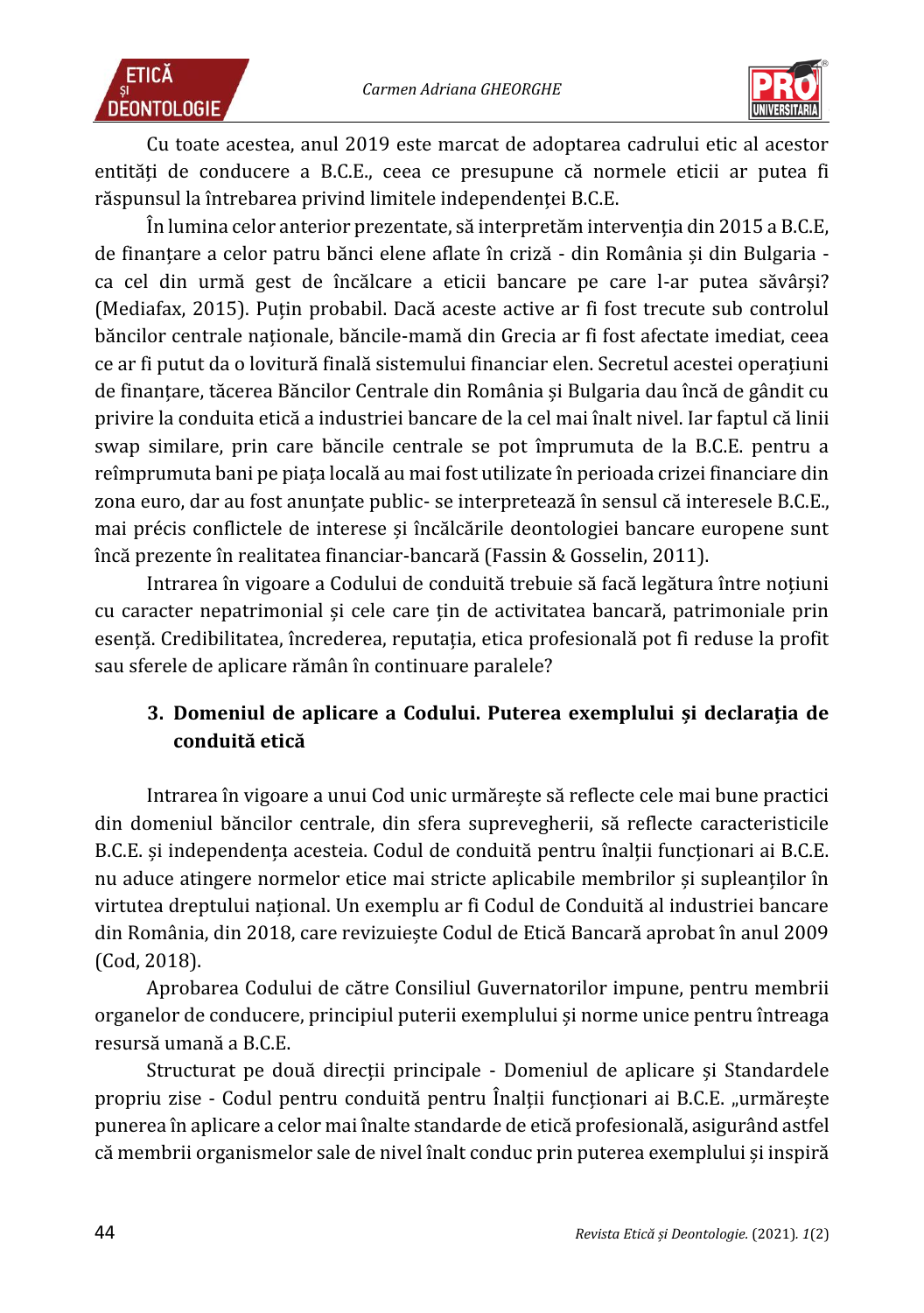

angajaţii din cadrul Eurosistemului, S.E.B.C. și M.U.S. să respecte astfel de standarde în exercitarea atribuţiilor lor" (Preambul, pct.9).

Domeniul de aplicare se referă la organisme B.C.E. de nivel înalt, respectiv la Consiliul Guvernatorilor B.C.E., Comitetul Executiv al B.C.E. și Consiliul de Supraveghere al B.C.E.

Se supun prevederilor Codului două categorii de membri - membrii și supleanţii din cadrul reuniunilor Consiliului Guvernatorilor sau din Consiliul de Supraveghere, pe de o parte, și membrii Consiliului General, ai Comitetului de audit, ai Comitetului de etică și ai Comitetului administrativ de control, pe de altă parte, aceștia fiind obligați să semneze declaratia de conduită etică. Fac exceptie, și în consecintă nu au obligatia de a semna declarația de conduită etică, membrii personalului B.C.E. care participă la reuniunile organismelor B.C.E. de nivel înalt și care fac obiectul cadrului etic.

Însoţitorii care participă la reuniunile Consiliului Guvernatorilor sau ale Consiliului de Supraveghere nu se supun acestei obligaţii, însă, înainte de a participa pentru prima dată la oricare dintre reuniuni, semnează o declaraţie de conduită etică care cuprinde: principiul general al evitării conflictelor de interese, interzicerea utilizării informaţiilor confidenţiale și normele privind secretul profesional,

Articolele 3-18 din Partea a II-a a Codului au ca fundament principiile activităţii B.C.E.: (i) secretul profesional și (ii) separarea funcției de supraveghere de funcția de politică monetară, fiind reglementate șase aspect principale: activitatea privată și mandatele oficiale, relaţiile cu grupurile de interes, apariţiile publice și declaraţiile publice, declaraţiile de interese. În baza acestora, obligaţiile asumate privind conduita etică sunt incidente și după încetarea îndatoririlor și responsabilităţilor faţă de B.C.E.

# **4. Rolul Comitetului de etică al B.C.E.**

În prezent, Comitetul de etică al B.C.E., instituit prin Decizia (UE) 2015/433 a Băncii Centrale Europene are ca atribuții (Claveau & al., 2018):

1. Emite avize în situatiile în care există îndoieli cu privire la dispozitiile codului și, atunci când este cazul, cu privire la aplicarea practică a Codului.

De exemplu, membrii și supleanții solicită Comitetului de etică să emită un aviz referitor la perioadele de incompatibilitate care li se aplică în temeiul prevederilor din Cod, înainte de se implica într-o viitoare activitate profesională remunerată. Comitetul de etică poate recomanda în aviz:

- fie să se renunte la perioadele de incompatibilitate, fie să se scurteze durata acestora atunci când circumstanţele legate de posibilitatea unor conflicte de interes rezultate din activităţile profesionale remunerate ulterioare permit acest lucru;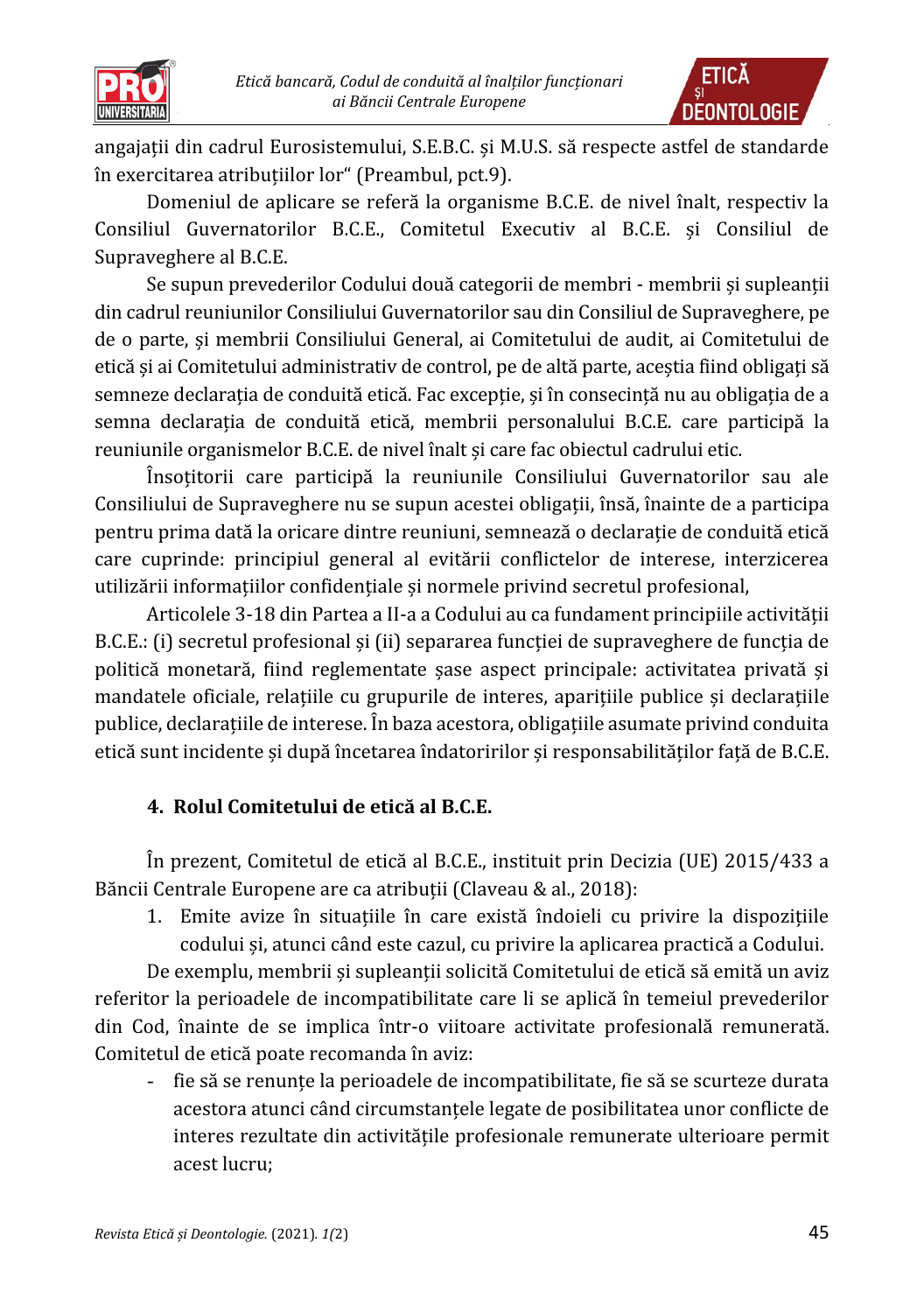



- să se prelungească cu până la maximum doi ani, în cazul membrilor, și cu un an, în cazul supleanţilor, perioadele de incompatibilitate prevăzute la articolul 17.1 litera (a) și la articolul 17.2 litera (a). Această prelungire a perioadei de incompatibilitate se instituie:
	- a) în cazul activităților profesionale remunerate ulterioare relevante la instituții de credit semnificative sau mai puțin semnificative, în a căror supraveghere membrul sau supleantul a fost direct implicat,
	- b) în cazul în care, există posibilitatea unor conflicte de interes rezultate din astfel de activități profesionale remunerate.

Avizele emise de Comitetul de etică în baza articolelor 17.3 și 17.4 din Cod sunt transmise Consiliului guvernatorilor. Apoi, Consiliul guvernatorilor face o recomandare autorității nationale competente sau băncii centrale nationale relevante, care va informa Consiliul guvernatorilor cu privire la orice impediment în implementarea recomandării respective.

2. Primește informări privind impedimente în respectarea Codului, inclusiv cu privire la orice impediment care rezultă din dispoziții de drept național aflate în conflict.

Astfel, membrii și supleanţii informează în scris Comitetul de etică în legătură cu:

- orice activităţi private pe care intenţionează să le desfășoare
- activitățile private și mandatele oficiale în curs ale acestora

Membrii și supleanţii informează în scris, fără întârzieri nejustificate, pe președintele organismului B.C.E. de nivel înalt și Comitetul de etică cu privire la orice situatie care ar putea da nastere unor preocupări legate de conflicte de interese. În special, aceștia se recuză de la a lua parte la orice discuţie, deliberare sau vot cu privire la orice astfel de situație, nefiindu-le furnizată niciun fel de documentație aferentă.

O altă situație se referă la soți, soții, partenere și parteneri. Astfel, membrii și supleanţii informează în scris, de îndată, pe președintele organismului B.C.E. de nivel înalt relevant și Comitetul de etică cu privire la orice activitate profesională sau altă activitate remunerată desfășurată de soţii/soţiile sau partenerii/partenerele acestora care ar putea da naștere unor preocupări legate de conflicte de interese (Demmke & Henökl, 2007).

În sfârșit, înalţilor funcţionari le revin obligaţii etice cu privire la cadouri. Membrii Comitetului executiv, președintele Consiliului de supraveghere și reprezentanţii B.C.E. în Consiliul de supraveghere înregistrează, fără întârzieri nejustificate, la secretarul Comisiei de etică, orice cadou sau ofertă de cadou primită, indiferent de valoare. Alţi membri și supleanţi se supun normelor procedurale naţionale aplicabile în materie de înregistrare a cadourilor.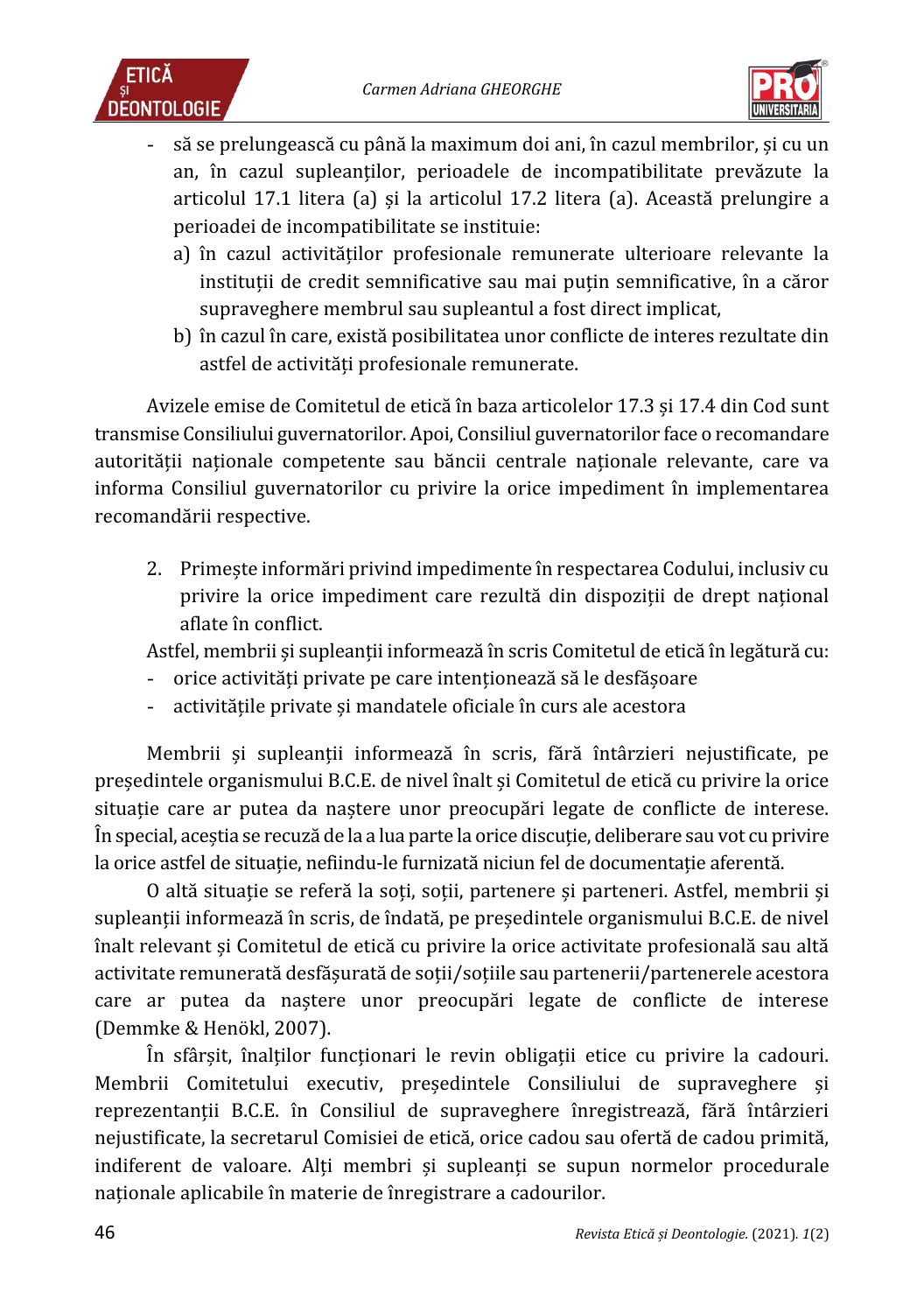

Tranzactiile financiare efectuate de înaltii functionari sunt și ele monitorizate. Membrii și supleanții fac obiectul raportării și monitorizării conformității în legătură cu tranzacţiile financiare private ale acestora, astfel cum se prevede în normele procedurale nationale aplicabile, și transmit anual Comitetului de etică o confirmare scrisă a faptului că s-au conformat normelor procedurale nationale aplicabile privind tranzacţiile financiare private și că raportarea și monitorizarea conformităţii în legătură cu tranzacțiile financiare private ale acestora s-au efectuat în conformitate cu normele procedurale naționale aplicabile.

Efectele aplicării Codului se prelungesc și după încheierea mandatului. Membrii informează în scris președintele organismului B.C.E. de nivel înalt în cauză și Comitetul de etică cu privire la intenția lor de a se implica în orice activitate profesională remunerată în cursul perioadei de doi ani de la încheierea mandatului acestora sau de la data încetării calităţii lor de membru al unui organism al B.C.E. de nivel înalt.

# **5. Obligații etice specifice**

Având un interes real ca membrii săi să adere și să se supună acelorași norme de conduită profesională, B.C.E. urmărește ca ansamblul standardelor etice să se aplice atât pe durata mandatului, cât și după încetarea raporturilor de muncă.

Dintre obligaţiile etice din timpul exercitării mandatului sau al deţinerii calităţii de membru al unui organism B.C.E. de nivel înalt, amintim:

- $\circ$  Informatiile confidentiale (adică secretul profesional sau informatiile sensibile) nu pot fi divulgate altfel decât deliberat, ca parte a strategiei de comunicare convenite a B.C.E. O grijă deosebită trebuie avută cu privire la divulgarea de informatii confidențiale în discursuri sau declarații publice sau prin transmiterea acestora către mijloacele de informare în masa. În această situație astfel de informații se tratează în conformitate cu normele interne convenite cu privire la tratamentul informatiilor sensibile ale S.E.B.C. și M.U.S.
- o Separarea supravegherii prudentiale de orice altă functie. Aceasta înseamnă că membrilor și supleanţilor din organismele B.C.E. le revine obligaţia separării supravegherii prudențiale de orice altă funcție, inclusiv față de atributiile de politică monetară (Decizie, 2014).
- o Evitarea conflictului de interese, care este definit relativ la activitatea profesională remunerată a soţului sau partenerului, iar avantajele sunt considerate cadourile, ospitalitatea, premiile, titlurile, decoraţiile, invitaţiile la evenimente.
- o Neutilizarea informaţiile confidenţiale în beneficiu propriu sau în beneficiul unui terț la efectuarea tranzacțiilor financiare de către membrii și supleanții,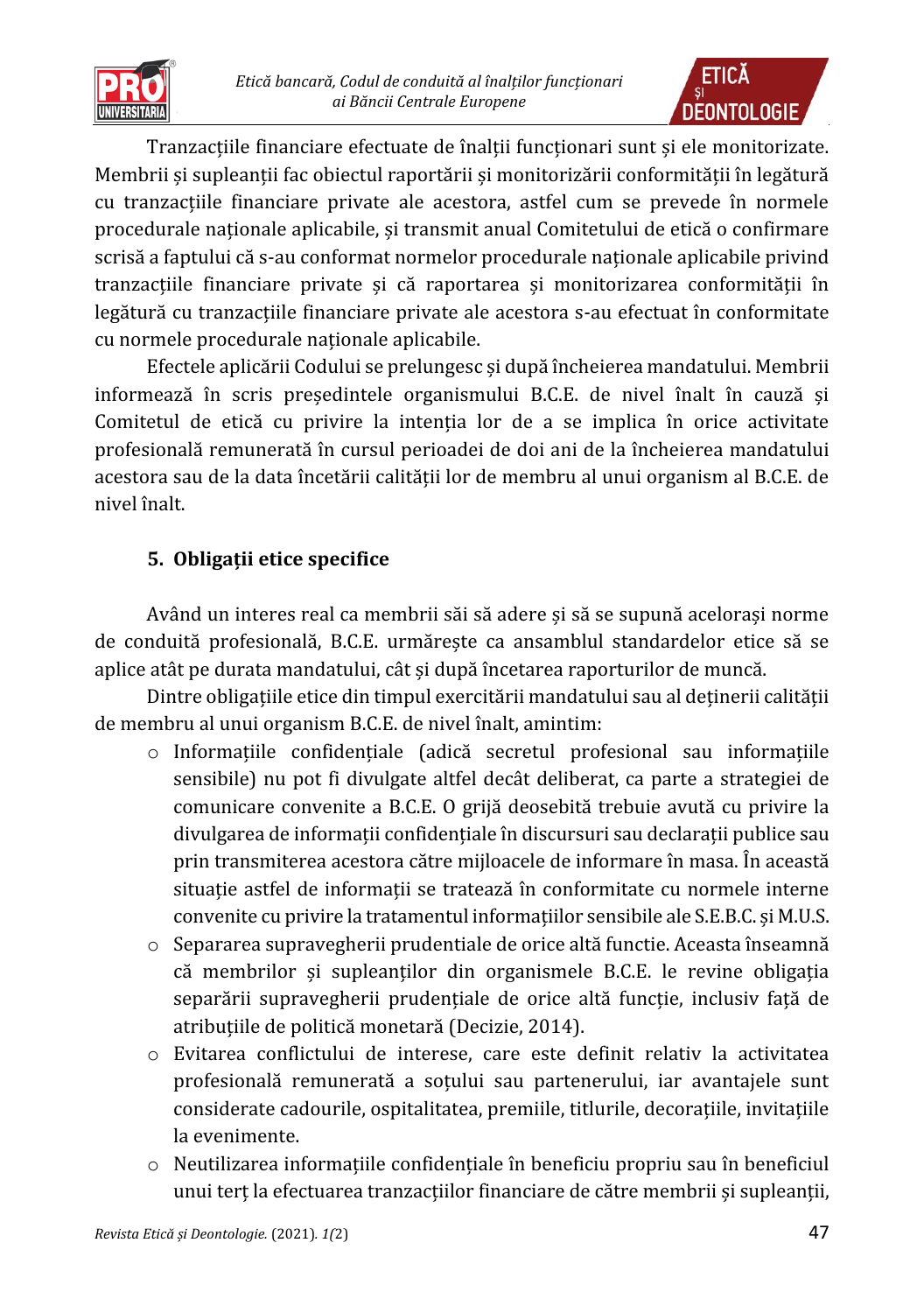



inclusiv atunci când aceste tranzacții financiare au caracter privat și indiferent dacă astfel de tranzacţii se efectuează direct sau prin intermediul unui terţ, atât pe risc și în nume propriu, cât și pe riscul și în numele unui terţ.

În ceea ce privește obligaţiile care revin după încetarea relaţiilor de muncă, cele mai importante sunt:

- obligatia de informare. În conformitate cu prevederile art. 17 punctele 1-7, timp de doi ani de la încheierea mandatului sau de la data încetării calității de membru al unui organism al B.C.E. de nivel înalt membrii informează în scris organismul B.C.E. și Comitetul de etică despre intenția lor de a se implica în orice activitate profesională remunerată.
- obligatia depunerii unei declaratii pe propria răspundere. În plus fată de obligaţia de informare, membrii și supleanţii transmit anual Comitetului de etică, pe durata perioadei de notificare de un an sau de doi ani de la încetarea mandatului acestora, o declaraţie pe propria răspundere semnată în care confirmă activitățile lor profesionale remunerațe și remunerația respectivă, un raport în acest sens fiind prezentat președintelui.

## **Concluzii**

Intervenţia crizei pandemice la începutul anului 2020 a diminuat intenţia celor mai înalte organisme financiar-bancare din U.E. de a reglementa aspectele imorale, de coruptie și abatere de la etica profesională a resurselor umane cu funcții de conducere din B.C.E. Atâta timp cât codul conţine prevederi amănunţite cu privire la faptele care pot constitui o conduită neetică și doar o singură sancţiune – mustrarea - urmată, eventual, de un anunt public, rolul Codului de conduită a înalților funcționari din B.C.E. rămâne destul de diluat.

# **Referințe**

- Claveau, F., Dietsch, P., & Fontan, C. (2018), The ethics of central banking. In *The Routledge Handbook of Ethics and Public Policy,* pp. 178-190, Routledge.
- Cod, (2015), Cadrul etic al BCE. https://eur-lex.europa.eu/legal-content/RO/TXT/?uri= uriserv%3AOJ.C\_.2015.204.01.0003.01.RON&toc=OJ%3AC%3A2015%3A204%3ATOC
- Cod, (2018), Codul de Conduită al industriei bancare din România, din 2018, care revizuiește Codul de Etică Bancară aprobat în anul 2009, pe site-ul A.R.B., https://www.arb.ro/wpcontent/uploads/7-Cod-de-conduita-ARB.pdf
- Cod, (2019), Cod de conduită pentru înalții funcționari ai Băncii Centrale Europene, https://eurlex.europa.eu/legal-content/RO/TXT/PDF/?uri=CELEX:52019XB0308(01)&from=EN
- Decizie BCE, (1999), Decizia Băncii Centrale Europene din 12 octombrie 1999 privind Regulamentul de procedură al Comitetului executiv al Băncii Centrale Europene, *OJ L 314, 8.12.1999, p. 34–35.*